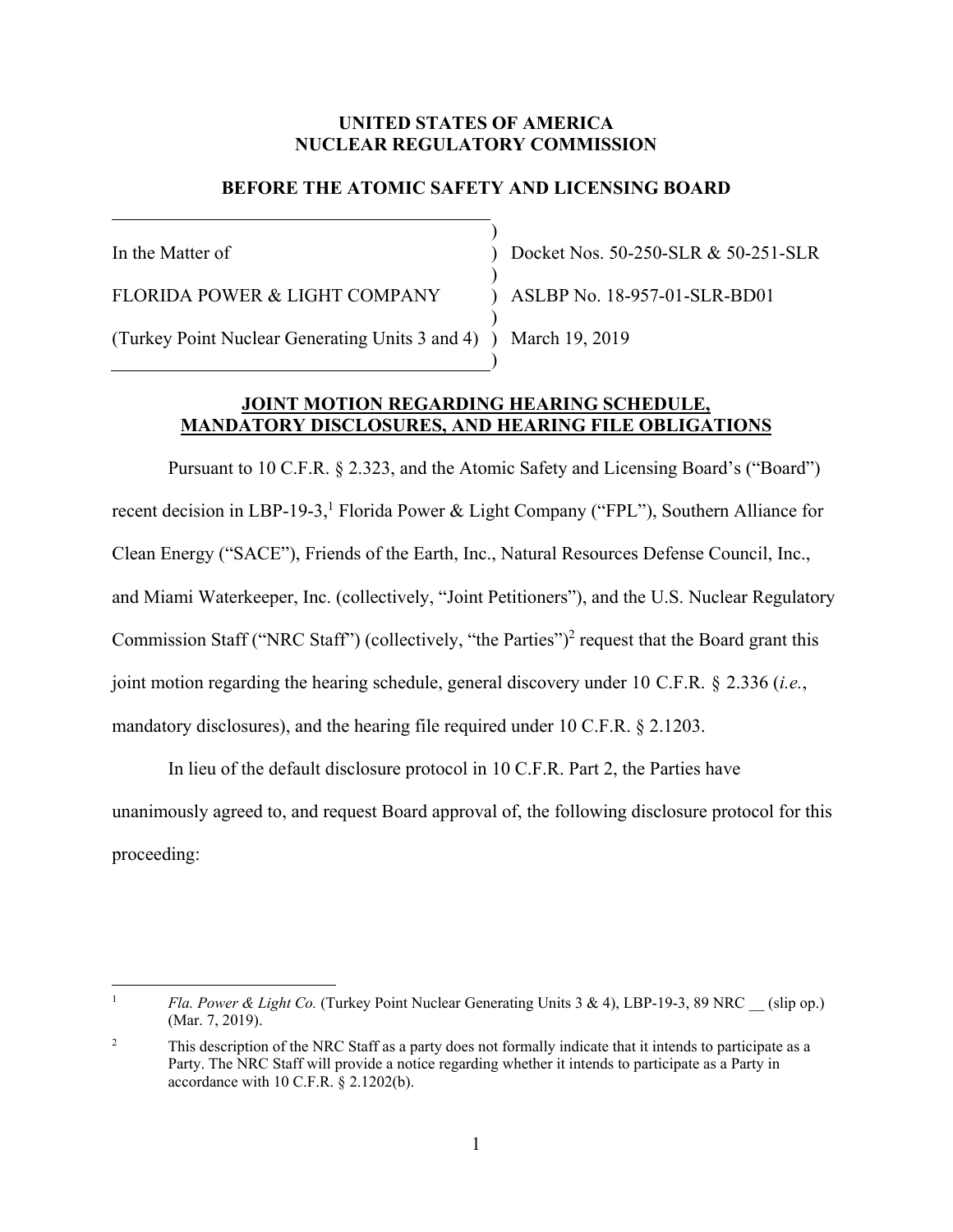- 1. The Parties are not required to identify or produce privileged documents (*e.g.*, attorney-client communications, attorney work product, deliberative process). However, the Parties will identify proprietary documents;<sup>3</sup>
- 2. The Parties are not required to identify or produce any document that has been served on all other Parties to this proceeding;
- 3. The Parties are not required to identify or produce press clippings;
- 4. The Parties are not required to identify or produce draft documents (including comments on drafts, resolutions of comments, draft transmittals, or similar documents). However, the Parties will identify (and produce, if requested) any relevant final revisions of documents, *i.e.*, Rev. 1, Rev. 2.
- 5. The NRC Staff will combine its mandatory disclosures and hearing file disclosures, and will identify the location where all nonprivileged documents that it is required to disclose are available via the NRC's website or the NRC's Agencywide Documents Access and Management System ("ADAMS"), as required by 10 C.F.R. §§ 2.336(b) and 2.1203. The Parties are not otherwise required to identify or produce documents available via the NRC's website or ADAMS.
- 6. The Parties are not required to produce documents that are publicly available. However, the Parties will identify such documents (other than documents available via the NRC's website or ADAMS, which are covered in item 5, above), along with information regarding the location of such documents (*e.g.*, web address).
- 7. If an identical document is found in multiple locations or in multiple formats (*e.g.*, hardcopy and electronic), the Parties are only required to identify or produce one instance of the document; and
- 8. All required productions shall be provided in a text-searchable electronic format, to the extent practicable.

Additionally, the Parties have unanimously agreed to, and request Board approval of, the

following alternative schedules (one in which new or amended contentions are filed, and one in

 $\overline{a}$ 3

Any request for production of proprietary documents would be governed by the terms of an appropriate protective order to be issued by the Board. Within 14 days of the initial disclosures, the Parties will submit joint or separate proposals for the Board's consideration regarding the issuance of a protective order.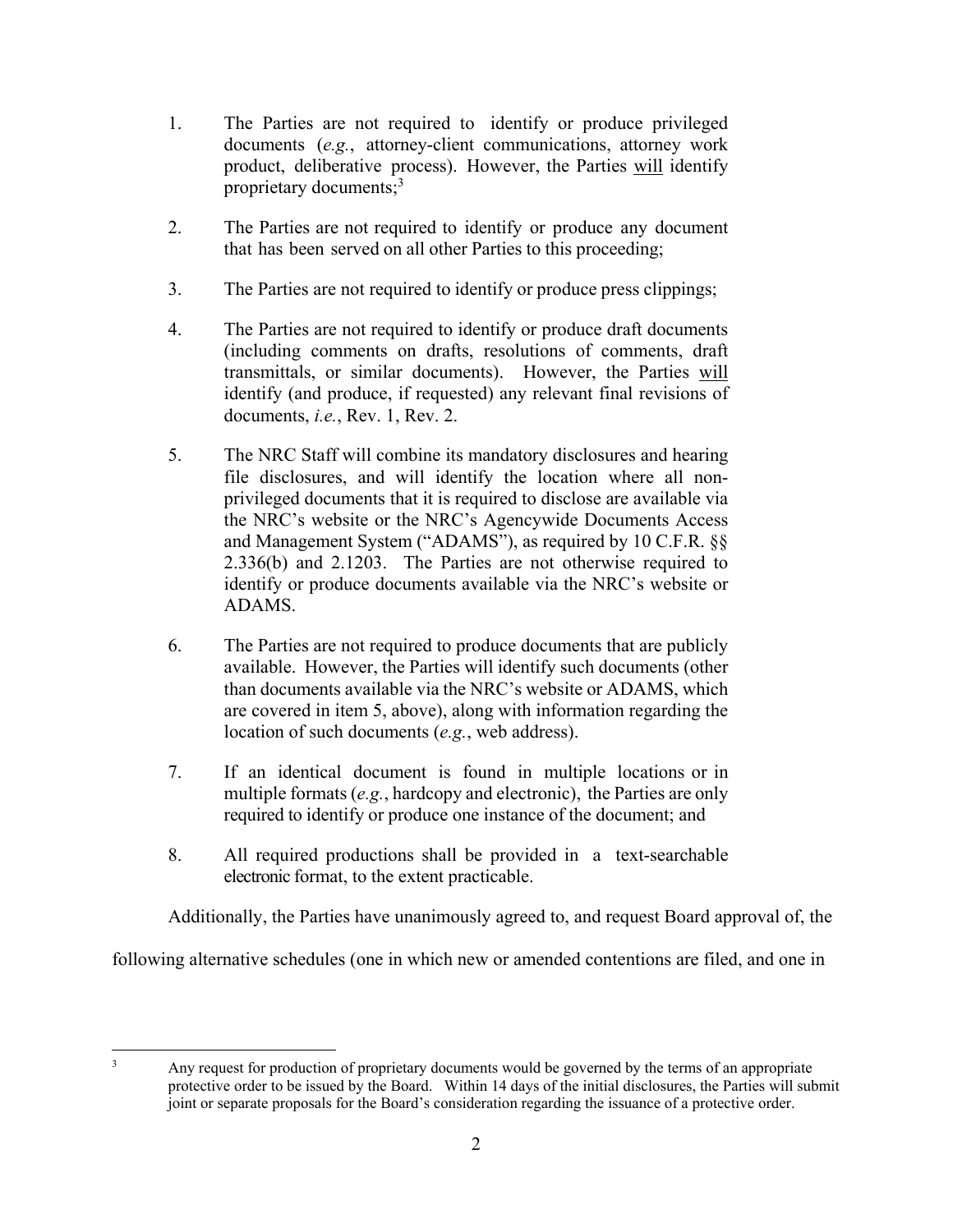which they are not) with deadlines based on the date the Staff's Draft and Final Supplemental

| $\star$                    |         | <b>Issuance of DSEIS (D) (*expected March 2019)</b>                                                                                    |
|----------------------------|---------|----------------------------------------------------------------------------------------------------------------------------------------|
| 5/10/2019                  |         | Initial Disclosures Due $(I)^4$ (Disclosures shall be supplemented by each<br>party on the last working day of each month thereafter.) |
| [Later of D or I]<br>$+45$ |         | Deadline for new $(N)$ or amended contentions based on DSEIS <sup>5</sup>                                                              |
| $N+25$                     |         | Answers to new or amended contentions based on DSEIS                                                                                   |
| $N+32$                     |         | Replies to answers to new or amended contentions based on DSEIS                                                                        |
| $N+77$                     |         | Board Order on admission of new or amended contentions based on<br><b>DSEIS</b>                                                        |
| **                         |         | <b>Issuance of FSEIS (F) (**expected August 2019)</b>                                                                                  |
| <b>YES</b>                 | NO      | [NEW OR AMENDED CONTENTIONS ON FSEIS]                                                                                                  |
| $F+30$                     |         | Deadline for new or amended contentions based on FSEIS <sup>5</sup>                                                                    |
| $F+55$                     |         | Answers to new or amended contentions based on FSEIS                                                                                   |
| $F+62$                     |         | Replies to answers to new or amended contentions based on FSEIS                                                                        |
| $F+107$                    |         | Board Order (O) on admission of new or amended contentions based on<br><b>FSEIS</b>                                                    |
| $O+14$                     | $F+44$  | <b>Complete Mandatory Disclosures</b>                                                                                                  |
| $O+30$                     | $F+60$  | <b>Motions for Summary Disposition</b>                                                                                                 |
| $O+60$                     | $F+90$  | Petitioner written direct testimony, statement of position, and exhibits                                                               |
| $O+105$                    | $F+135$ | NRC Staff & FPL written direct testimony, statement of position, and<br>exhibits                                                       |
| $O+135$                    | $F+165$ | Petitioner written rebuttal testimony, statement of position, and exhibits                                                             |
| $O+150$                    | $F+180$ | Evidentiary Hearing (Hrg)                                                                                                              |
| $Hrg+90$                   |         | <b>Initial Decision</b>                                                                                                                |

Environmental Impact Statement ("DSEIS" and "FSEIS") become available for public review.

 $\overline{a}$ 

<sup>4</sup> The Parties jointly request this date for several reasons, including the large volume of historical documents that must be reviewed for relevance to support the initial disclosures. Given the current schedule for issuance of the Final Supplemental Environmental Impact Statement in August 2019, *see* Letter from E. Oesterle, NRC, to M. Nazar, FPL, "Schedule Revision for the Review of the Turkey Point Nuclear Generating Unit Nos. 3 and 4 Subsequent License Renewal Application (EPID No. L-2018-LNE-0001)," Encl. at 1 (Jan. 30, 2019) (ML19028A417), the *earliest* a hearing reasonably can be expected to occur is approximately one year from now. Thus, the reasonable and practical extension envisioned by the Parties is not expected to delay resolution of this proceeding.

<sup>5</sup> SACE and Joint Petitioners requested to note that they do not waive their ability to seek an additional extension of these deadlines for new or amended contentions. FPL and NRC Staff believe these deadlines already reflect the good faith negotiations of the parties (and represent a generous extension of the standard deadline as to the DSEIS), and that they reserve the right to respond to any such request for further extensions.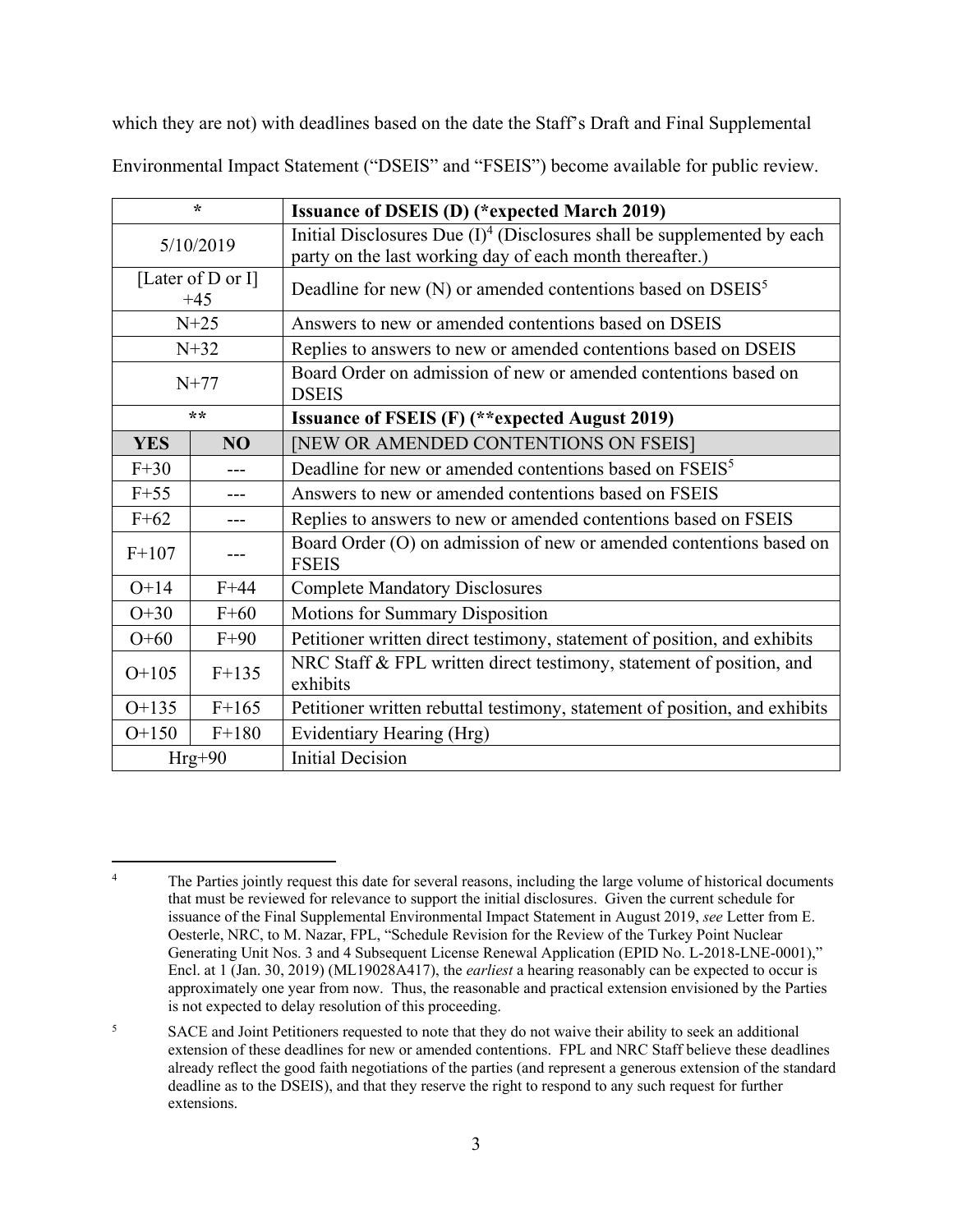The Parties respectfully request the Board approve the above schedule and disclosure

protocol, upon which the Parties have unanimously agreed, for this proceeding.

Respectfully submitted,<sup>6</sup>

*Executed in Accord with 10 C.F.R. § 2.304(d)* 

Steven Hamrick, Esq. Florida Power & Light Company 801 Pennsylvania Ave., NW Suite 220 Washington, D.C. 20004 Phone: (202) 349-3496 Fax: (202) 347-7076 E-mail: steven.hamrick@fpl.com

*Executed in Accord with 10 C.F.R. § 2.304(d)* 

Paul M. Bessette, Esq. Morgan, Lewis & Bockius LLP 1111 Pennsylvania Avenue, N.W. Washington, D.C. 20004 Phone: (202) 739-5796 Fax: (202) 739-3001 E-mail: paul.bessette@morganlewis.com

## *Signed (electronically) by Ryan K. Lighty*

 Ryan K. Lighty, Esq. Morgan, Lewis & Bockius LLP 1111 Pennsylvania Avenue, N.W. Washington, D.C. 20004 Phone: (202) 739-5274 Fax: (202) 739-3001 E-mail: ryan.lighty@morganlewis.com

*Counsel for Florida Power & Light Company* 

Dated in Washington, DC this 19th day of March 2019

 $\overline{a}$ 6

SACE, Joint Petitioners, and the NRC Staff have authorized FPL to file this joint motion on their behalf.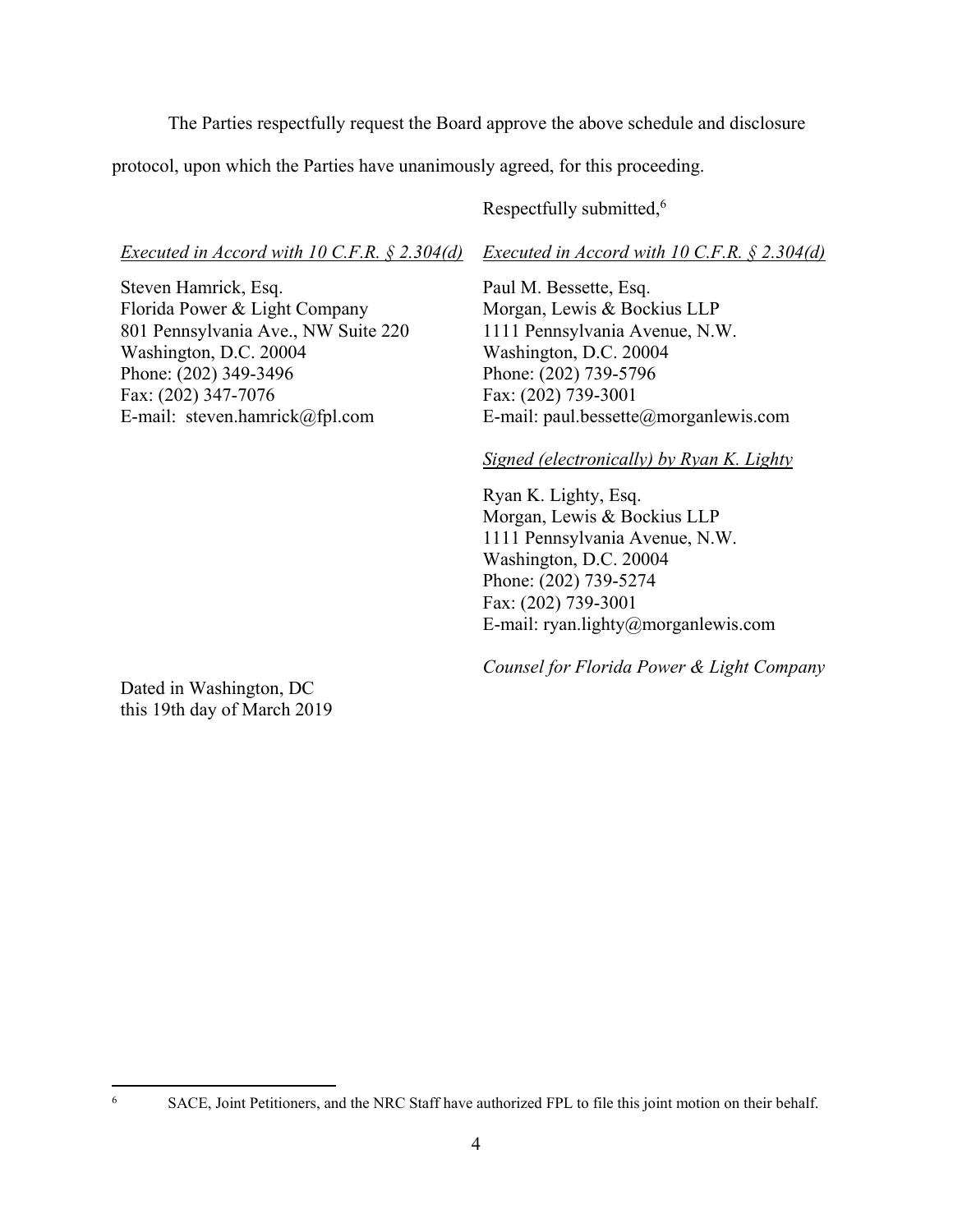## **UNITED STATES OF AMERICA NUCLEAR REGULATORY COMMISSION**

## **BEFORE THE ATOMIC SAFETY AND LICENSING BOARD**

) ) )  $\lambda$ )

)

In the Matter of

FLORIDA POWER & LIGHT COMPANY

(Turkey Point Nuclear Generating Units 3 and 4) ) March 19, 2019

Docket Nos. 50-250-SLR & 50-251-SLR ASLBP No. 18-957-01-SLR-BD01

#### **CONSULTATION CERTIFICATION**

 Pursuant to 10 C.F.R. § 2.323(b), I certify that Florida Power & Light Company made a sincere effort to contact the other participants in this proceeding and resolve the issues raised in the above motion. All participants have joined this motion.

*Executed in Accord with 10 C.F.R. § 2.304(d)* 

 Paul M. Bessette, Esq. Morgan, Lewis & Bockius LLP 1111 Pennsylvania Avenue, N.W. Washington, D.C. 20004 Phone: (202) 739-5796 Fax: (202) 739-3001 E-mail: paul.bessette@morganlewis.com

*Counsel for Florida Power & Light Company*